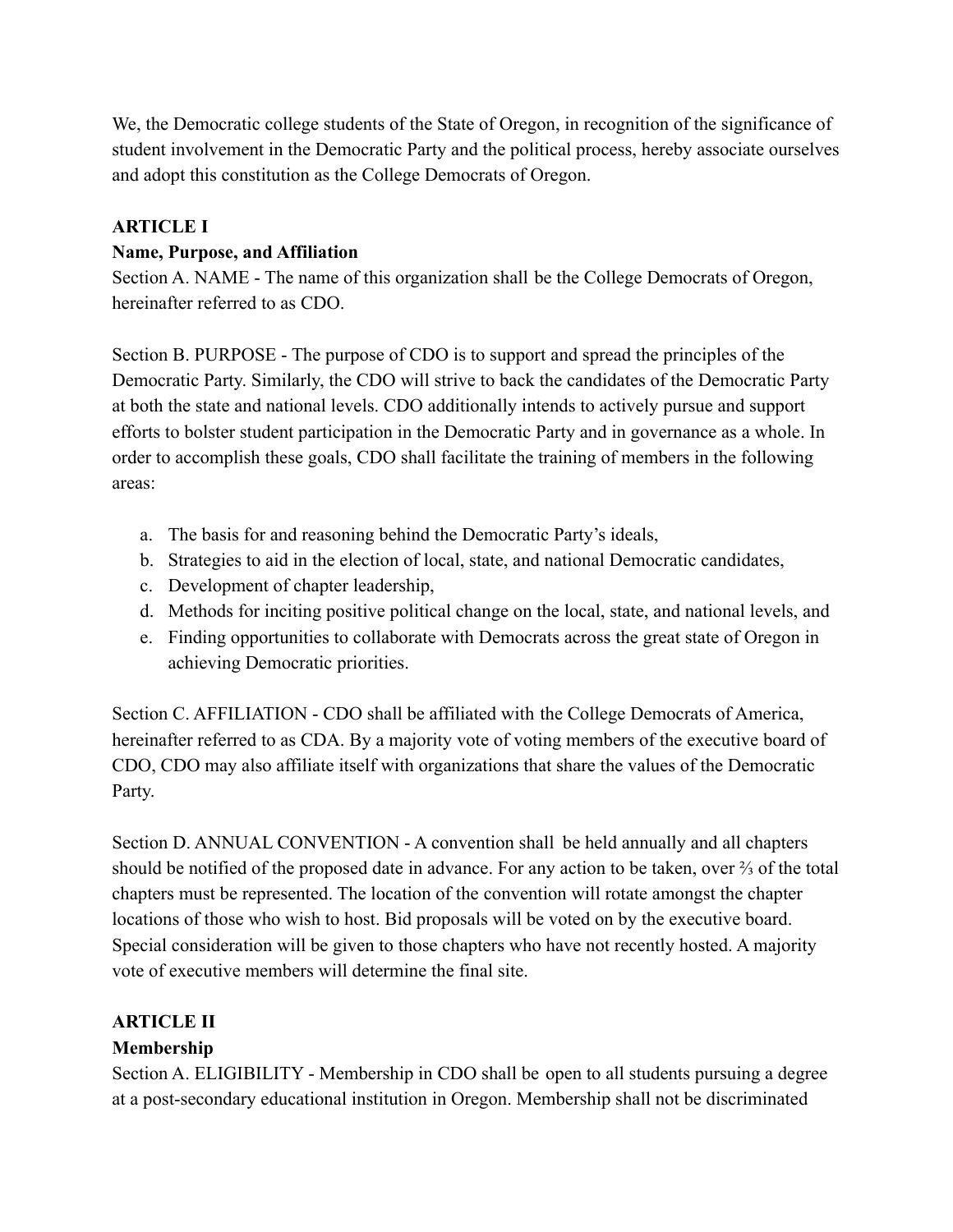against on the basis of gender, gender identity, race, ethnicity, religion, national origin, socioeconomic status, age, sexual orientation, or ability.

Section B. INDIVIDUALS - CDO members shall be members of their college or university's chapter of College Democrats. If an individual wishing to be a CDO member attends a college or university without a College Democrats chapter, she, he or they may petition, in writing or via email, the executive board of CDO.

Section C. CHAPTERS - College Democrats chapters must apply for a charter from the executive board of CDO to be considered an officially chartered member of CDO. This process is to be determined by the Membership Director of CDO in consultation with the rest of the executive board.

Section D. VOTING PROCEDURE - At the annual convention (Defined by Article 1, Section 4) each chapter shall have one vote in meetings of the general membership, including elections. The current president, or proxy, of each chapter shall have the sole responsibility for casting his or her chapter's vote.

## **ARTICLE III**

#### **Composition of the Executive Board**

Section A. AUTHORITY - The executive board shall have general authority and responsibility for the affairs of CDO.

Section B. ELECTED MEMBERS - The executive board shall be comprised of seven (7) elected members: the President, Vice President, Finance Director, Communications Director, Membership Director, Programs and Development Director, and Political Director. Elected members shall be elected yearly at the CDO convention. The term of office of elected members shall begin after the last CDO executive board meeting at the end of the school year and shall terminate after the last CDO executive board meeting at the end of the following school year.

Section C. APPOINTED MEMBERS - Appointed members shall be nominated by the newly elected President no more than two (2) months after the close of the CDO convention and be approved by a majority vote of voting members of the outgoing executive board.

Section D. TERM - The term of office of appointed members shall begin immediately after their appointments are confirmed by a vote of the executive board and terminate at the close of the annual CDO convention. The President may, at his, her or their discretion, create new appointed positions with the approval of a majority of the voting members of the executive board.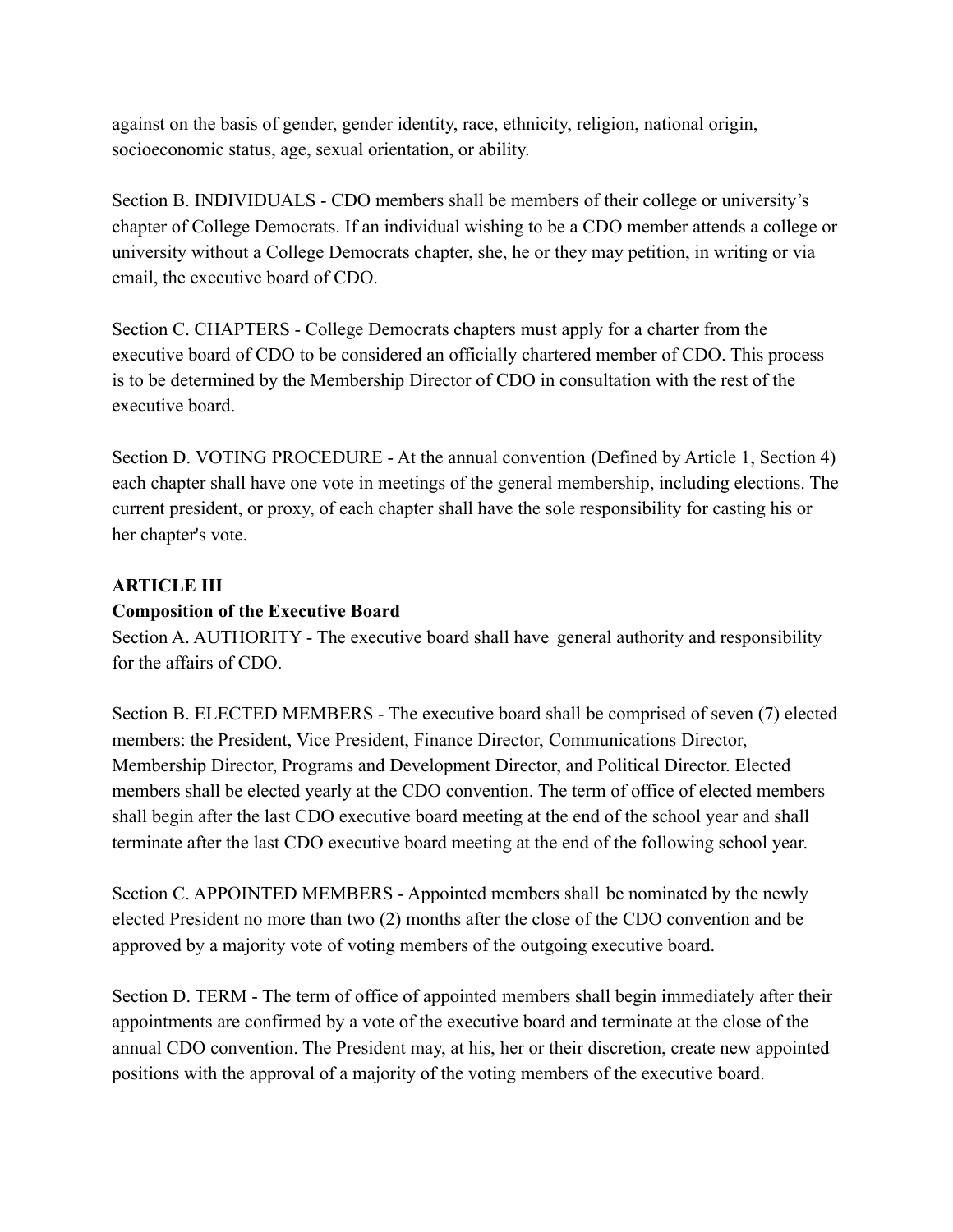Section E. APPOINTED POSITION CONFIRMATION PROCESS - Successful candidates for any CDO Executive Board position must complete the following requirements:

Subsection A. A resume containing their relevant academic and professional experiences must be sent to the CDO President, who will then forward the documents to all other members of the Executive Board for their review Subsection B. After the Board has reviewed a resume, the candidate must be contacted no

more than 10 days later and an interview may be scheduled with the President of the CDO. At this point, if the President believes the candidate is the best choice they must extend a formal nomination by notifying the candidate and asking that person if they accept the nomination.

Subsection C. If the nomination is accepted by the candidate, the President will make a formal recommendation to the CDO Executive Board, and following this motion the Board must vote to confirm the candidate with a ⅔ majority.

Subsection D. Following this confirmation vote, the nominated candidate must notify the President that they accept the position.

Section E. VOTING MEMBERS - Voting members shall be the President, Vice President, Finance Director, Communications Director, Membership Recruitment Director, Programs and Development Director, and Political Director. The President is not required to vote unless there is a tie.

Section F. CHAPTER AFFILIATION - There may be no more than three (3) members from a single college or university's chapter on the executive board at a time.

Section G. MEETINGS - Regular meetings of the executive board shall be convened at the discretion of the President. A quorum of at least half plus one of the voting members shall be required before any official act can be taken.

Section H. DISMISSAL - A cause for dismissal from the executive board shall be defined as malfeasance, misfeasance, or nonfeasance of assigned duties or upon other grounds as determined by the executive board to constitute sufficient cause. Any member of the executive board may charge another member with the reasons for his or her dismissal during a meeting of the executive board. The member in question must be offered an opportunity to defend him, her or theirself. After a period of one (1) week, the dismissal of the member in question shall be put to a vote before the executive board. If a two-thirds (2/3) supermajority of the executive board votes in favor of removal, said member shall be removed and the office will be declared vacant.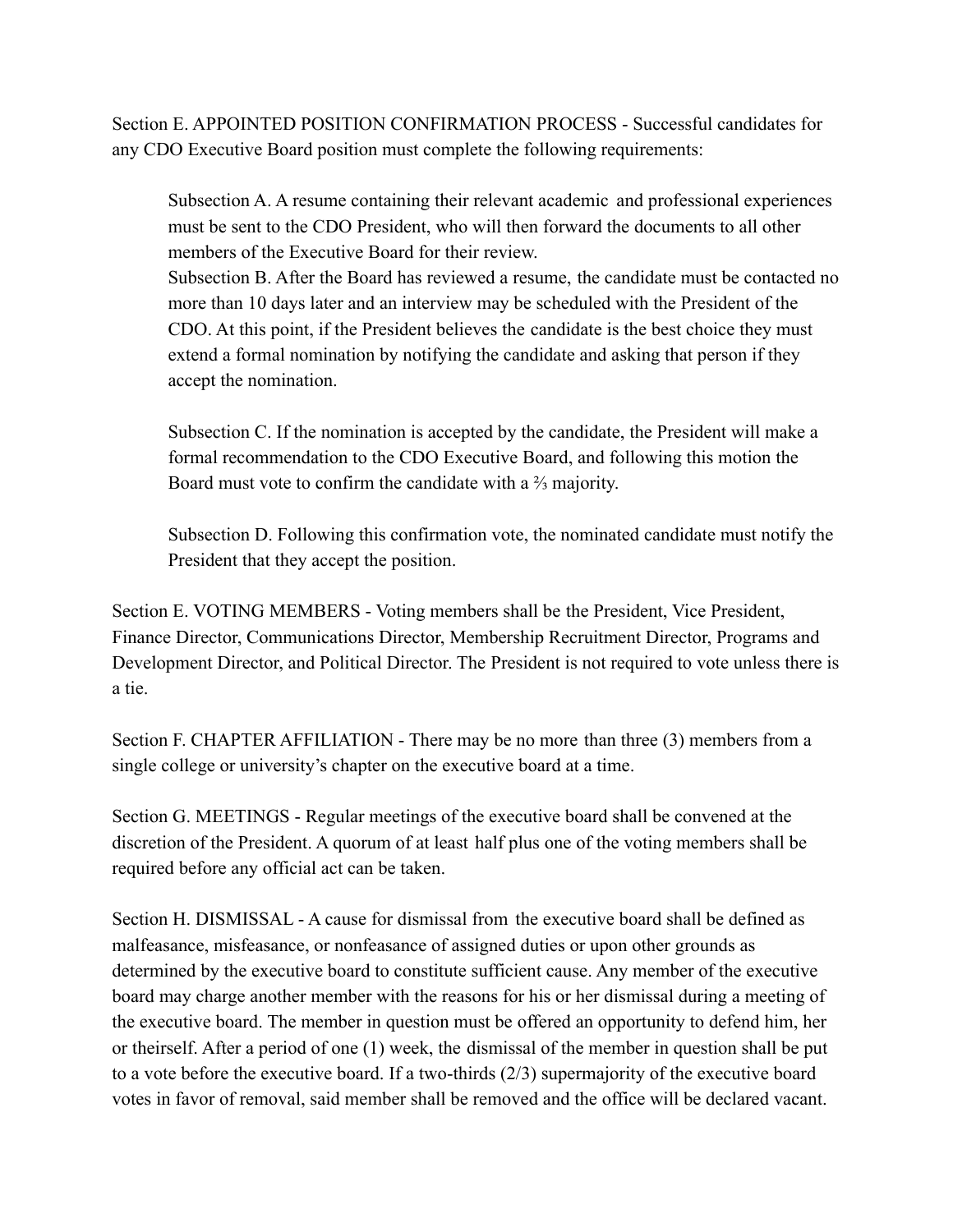Section I. VACANCY - A vacancy shall be declared when a member of the executive board is absent, unable to attend, or has been dismissed from his, her or their office. A leave of absence from a college or university (i.e., not taking classes for a semester or more) or spending a semester at an institution outside of Oregon shall constitute a vacancy. If there is a vacancy of any position other than President, the President shall appoint a successor with the majority consent of the voting members of the executive board. If the vacancy is the President, then the Vice President shall become President and appoint a new Vice President. The appointee will need a majority vote of the executive board to officially assume the office.

Section J. HOLDING MORE THAN ONE POSITION - No person shall hold more than one of the aforementioned positions on the executive board. Members of the executive board may, however, serve simultaneously in their executive office, on a chapter executive board, and as CDO's representative to the Democratic State Committee, per Article XI.

# **ARTICLE IV**

#### **Duties of the Executive Board**

Section A. INVOLVEMENT - All members of the executive board must maintain active involvement in CDO activities, including regular participation in meetings of the executive board. Failure to maintain active involvement may constitute cause for dismissal.

Section B. President

- Be the chief executive officer of CDO, define the agenda of the organization during his, her, or their tenure.
- Carry out the mandates and directives of the executive board and nominate all appointed members for approval by the executive board.
- Act as the official representative of CDO to other allied Democratic organizations such as the Democratic Party of Oregon, the Democratic National Committee, and CDA.
- The President may create new appointed positions with the approval of a majority vote of voting members of the executive board.
- Set up and lead bi-weekly video calls with the CDO executive board to maintain strong communication.
- Be an active supporter of the candidates or measures endorsed by the CDO executive board.
- Maintain constant communication with chapter Presidents and CDO executive board.
- Maintain a standard level of involvement from board members.

Vice President

● Assist the President in the performance of his, her, or their duties.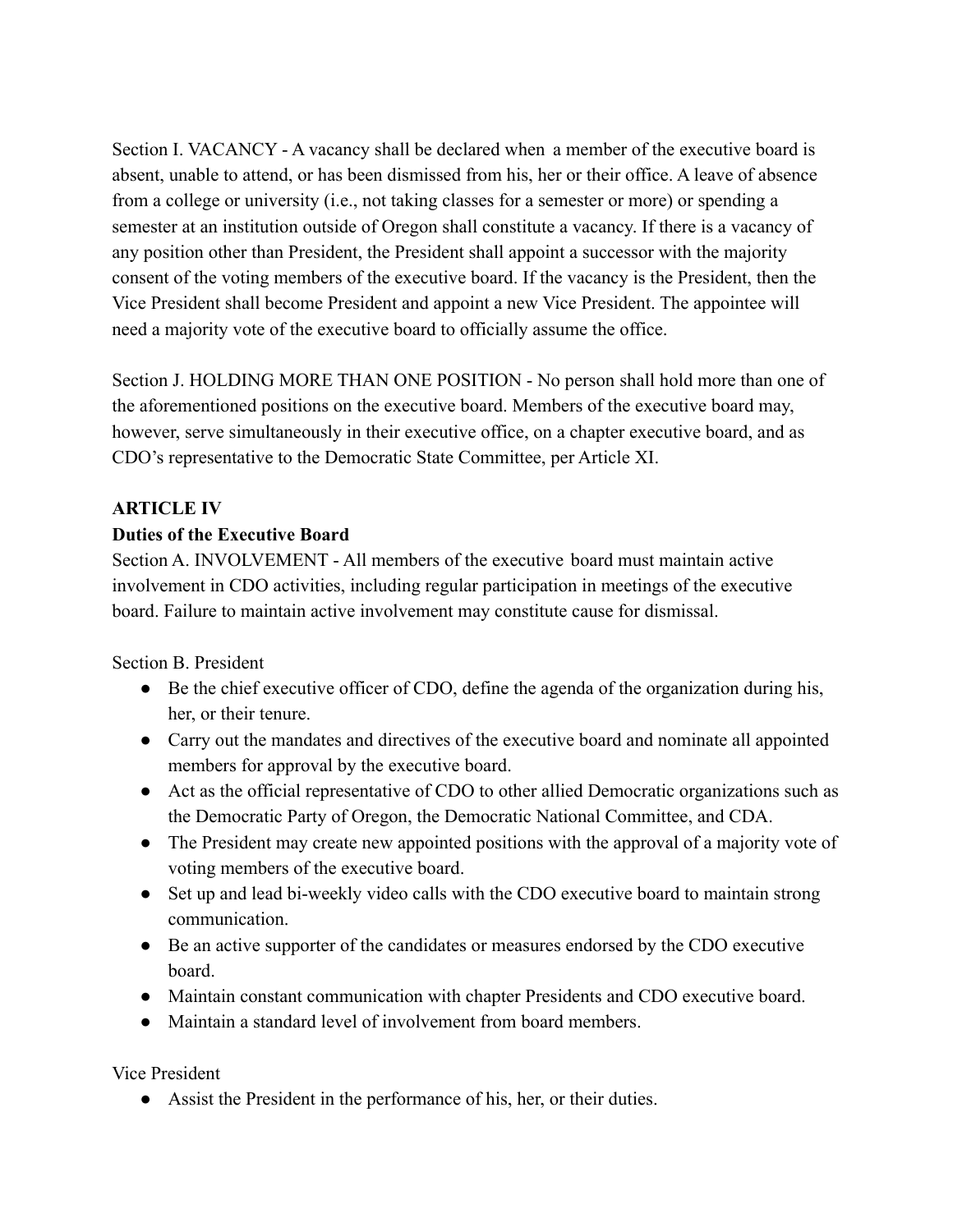- Act as President when the president is unable to perform his, her or their duties.
- Maintain constant communication with chapter Vice Presidents through bi-weekly video calls.
- Plan CDO Statewide Annual Convention (Spring Convention in April)
- Be an active supporter of the candidates or measures endorsed by the CDO board.
- Chair of the State Council, directing the endorsement process in conjunction with the political director.
- Perform such duties as the executive board or President may assign.

Political Director

- Provide monthly updates to all members of CDO on job and internship opportunities, (found in CDA's monthly newsletter) Oregon and national political updates etc.
- Create and maintain an up-to-date database of internship opportunities for members.
- Maintain a list of possible races for endorsement.
- Communicate with the campaign managers for the candidates the CDO board has endorsed to see how CDO can most effectively support the candidate or ballot measure i.e. Organize canvassing events and phone banks for the candidates the CDO board has endorsed.
- Be the liaison between CDO and all local, state, and national campaigns, in conjunction with the president.
- Maintain constant communication with the Communications Director in order to send out synced emails and social media postings and create a political platform for CDO through social media posts.
- Perform such duties as the executive board or President may assign.

Communications Director

- Send out a *monthly* email release to all College Democrats of Oregon, DPO, and supporters with updates, news and highlights.
- Keep an active presence on the CDO Facebook, Twitter, and Instagram by posting a minimum of 1 post per week on each platform to update supporters and members on news and chapter highlights as well as raise our visibility.
- Maintain the CDO website.
- Monitor the social media platforms of CDO chapters, repost on CDO Facebook, Twitter, and Instagram and encourage chapter presidents to utilize social media.
- Send a bi-monthly newsletter to potential donors/those on the existing mailing list.
- Responsible for publicity and outreach for all official CDO meetings and events.
- Perform such duties as the executive board or President may assign.

Membership and Recruitment Director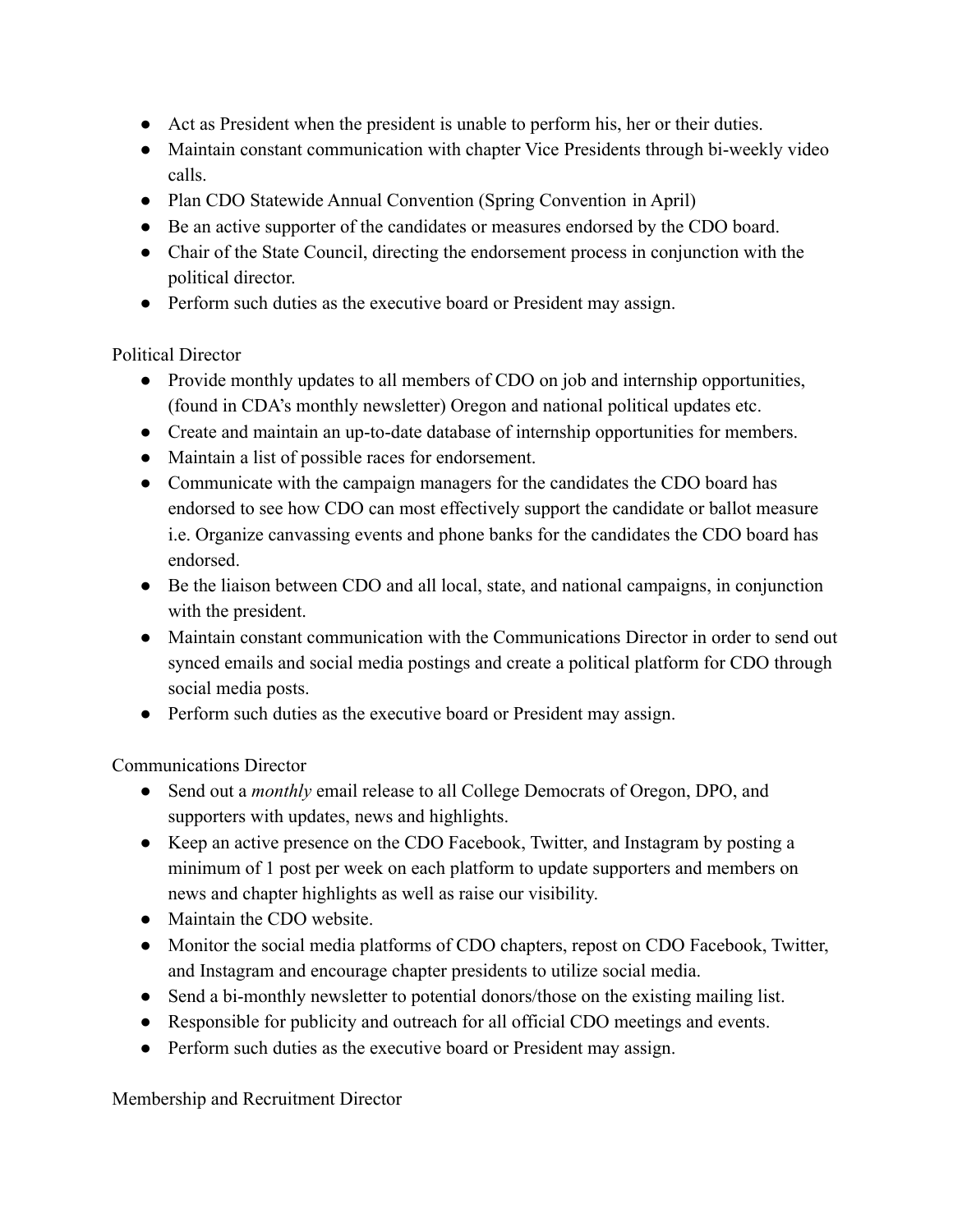- Maintain an updated contact list of all officially chartered College Democrats chapters.
- Propose and implement a membership plan, subject to approval by the executive board, for each chapter in the CDO.
- Maintain constant communication with each chapter Membership Director.
- Recruit new chapters and members.
- Perform such duties as the executive board or President may assign.

Programs and Development Director

- Plan CDO Fall Retreat (October)
- Plan CDO Winter Conference (January)
- Develop and organize all CDO events.
- Maintain communication with chapter Programs and Development Directors and assist individual chapters in organizing events and programs.
	- Collaboration on an event in Portland for chapters, to promote more in-person networking besides the large fall and spring events
	- Communicate engagement opportunities to chapters i.e. potential canvasses or phonebanks
	- Assist chapters in hosting Kickoff social events or debate watch parties
- Oversee chapter development by keeping chapters updated on current CDO opportunities and developing organized calendar and programmatic plans, resources, and assistance.
- Perform such duties as the executive board or President may assign.

Financial Director

- Be the chief fundraiser for CDO.
- In charge of reaching out and identifying local fundraising sources and opportunities.
- Be responsible for all CDO finances and financial reports.
	- Make financial reports—details of income and expenditures—available to the board each month
- Coordinate all CDO and chapter fundraisers
	- A combination of in-person, online/social media, and cold calls fundraising (assisted by the board)
- Merchandise design and purchasing.
- Perform such duties as the executive board or President may assign.

## **Article V**

## **Oregon State Council**

Section A. PURPOSE: The purpose of the State Council shall be to provide a voice for CDO chapters within this organization. The State Council can provide an advisory opinion to the Executive Board by a ⅔ vote. Each chartered chapter shall receive one vote. The Executive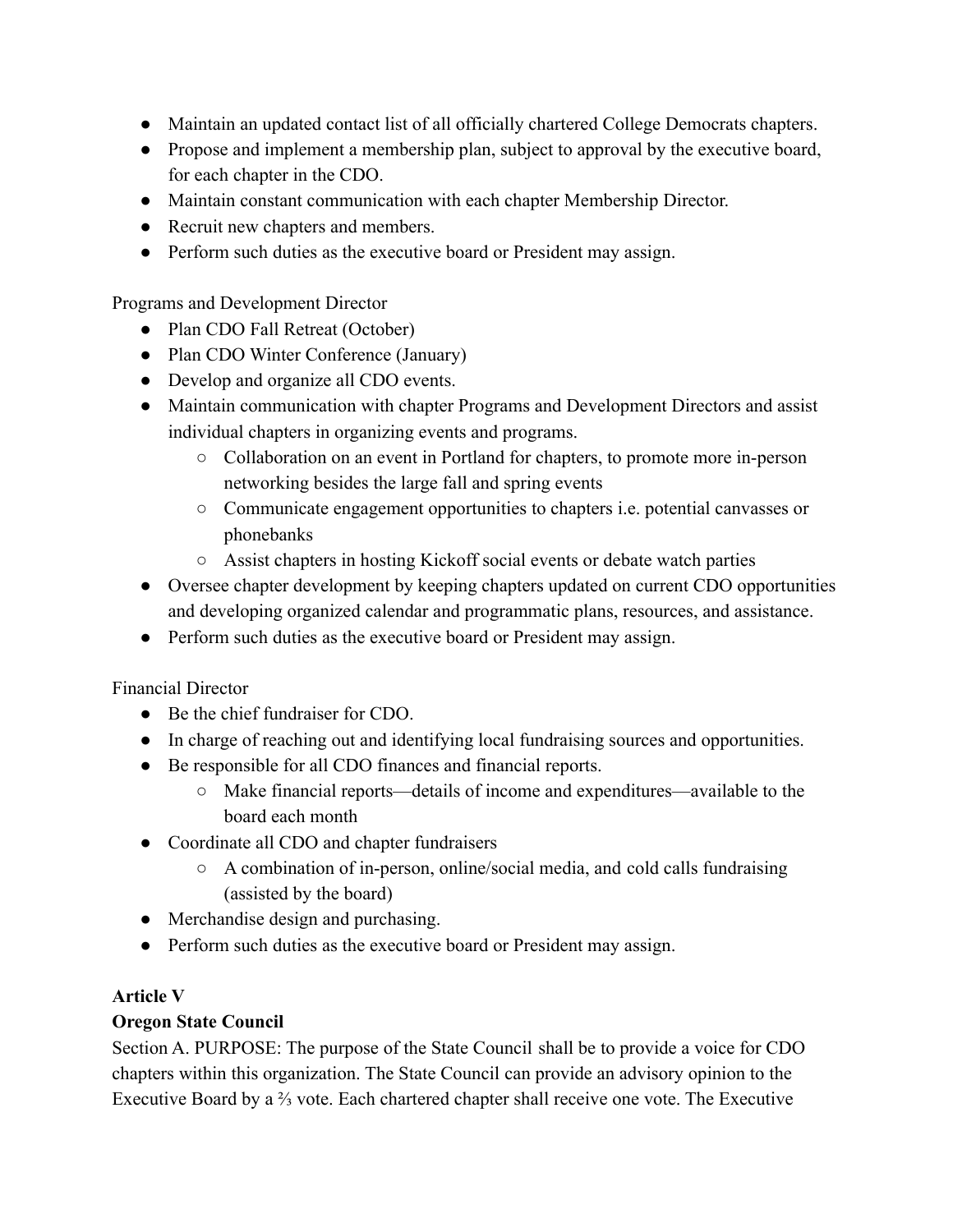Board shall seek input and direction from the State Council and can advise CDO on its agenda and goals.

Section B. MEMBERSHIP: The membership of the State Council consists of the elected officers of all chartered State Chapters and the CDO Executive Board. State Council meetings must be attended by one member of each chartered chapter.

## **Article VI**

#### **State Officer Elections**

Section A. CANDIDATE'S DECLARATION PERIOD: Candidates for state office shall be able to officially declare their candidacy for a period of at least one month prior to the convention, or by deadline determined by the Elections Committee, which can end no earlier than 24 hours before the state convention. Candidate declarations must be submitted by email or as determined by the Elections Committee in consultation with the Executive Board; Declaration of candidacy statements may be no more than 1,000 words.

Section B. WRITE-IN CANDIDATES: Write-in candidates shall be accepted when accompanied by a petition signed by twenty-five percent (25%) of total number of convention delegates from chartered campus chapters registered at the time of the Write-in Candidate deadline. All names signed on the petition must be printed and legible. The Elections Committee shall be responsible for verifying that a given candidate has reached the signature threshold. The deadline for submitting a candidate statement and petition shall be determined by the elections committee and can occur no sooner than 11:59pm the night before the election.

Section C. FINANCIAL DISCLOSURE: Candidates for CDO office shall be required to disclose all funds raised and all donors for their campaigns. Candidates must also disclose all campaign expenditures, including on printed and electronic communications and on campaign travel. Funds raised and expenditures shall be reported to the Elections Committee one month before the state convention, two weeks before state convention and 48 hours before the election are held. The Elections Committee shall be responsible for distributing the initial financial reports for the council, and for distributing the final report to all convention attendees, along with their statements of candidacy.

Section D. QUALIFICATIONS: Candidates for state office must demonstrate to the Election Committee that they meet the requirements for membership in the constitution by providing a student ID to a post-secondary educational institution.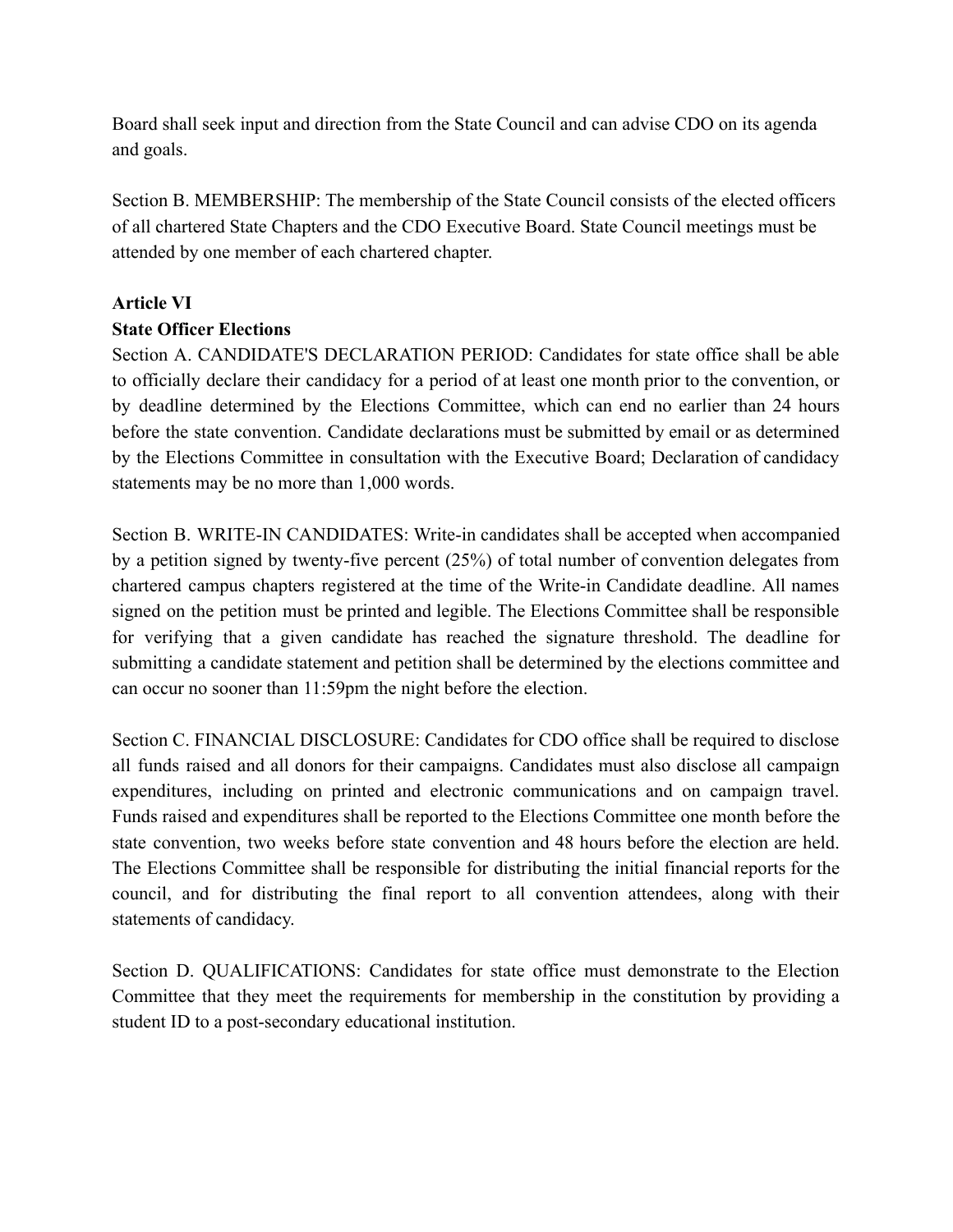Section E. CAMPAIGN VIOLATIONS: If a candidate for office is found by a two-thirds vote of the Elections Committee to be guilty of committing, or conspiring to commit, a violation of the Constitution, the Elections Committee shall have the authority to:

Temporarily suspend the candidates from all campaigning or from specific types of campaigning;

Order the removal of any or all of that candidate's campaign materials from public space; and

Disqualify the candidate from the election, although that candidate may still petition to run as a Write-in Candidate;

Section F. ORDER OF ELECTIONS: Elections shall be conducted in the following order: President, Vice President, Communications Director, Membership Recruitment Director, Programs and Development Director, Political Director, Finance Director.

Section G. CANDIDATES SPEECHES AND FORUM: Candidates for state office will have the opportunity to deliver a statement during the Convention, for an amount of time designated by The Elections Committee. The Elections Committee can decide on further forums if necessary..

Section H. OFFICER TRANSITIONS: All Officers elected will take office following the last CDO Executive Board Meeting at the end of the school year.

Section II. General Floor Session on State Officer Elections

Section A. ROLL CALL: Each election for a position on the Executive Board shall be conducted by roll call vote, directly following a five minute chapter caucus period. During roll call vote, each chapter will announce its vote count. The Chapter President or their designee will announce their votes.

Section B. VOTE ALLOCATION: Each chartered campus chapter may cast one vote for each office. Each current elected executive board member may cast one vote, which shall be recorded with the votes from his or her campus during the chapter caucus if absent. The chartered member must send in their vote via email to their chapter delegate. Absentee ballots must be received by the day before the vote in question.

Section C. MAJORITY: If a vote for any Executive Board position fails to produce a simple majority of voting delegates, the candidates who received the least number votes shall be